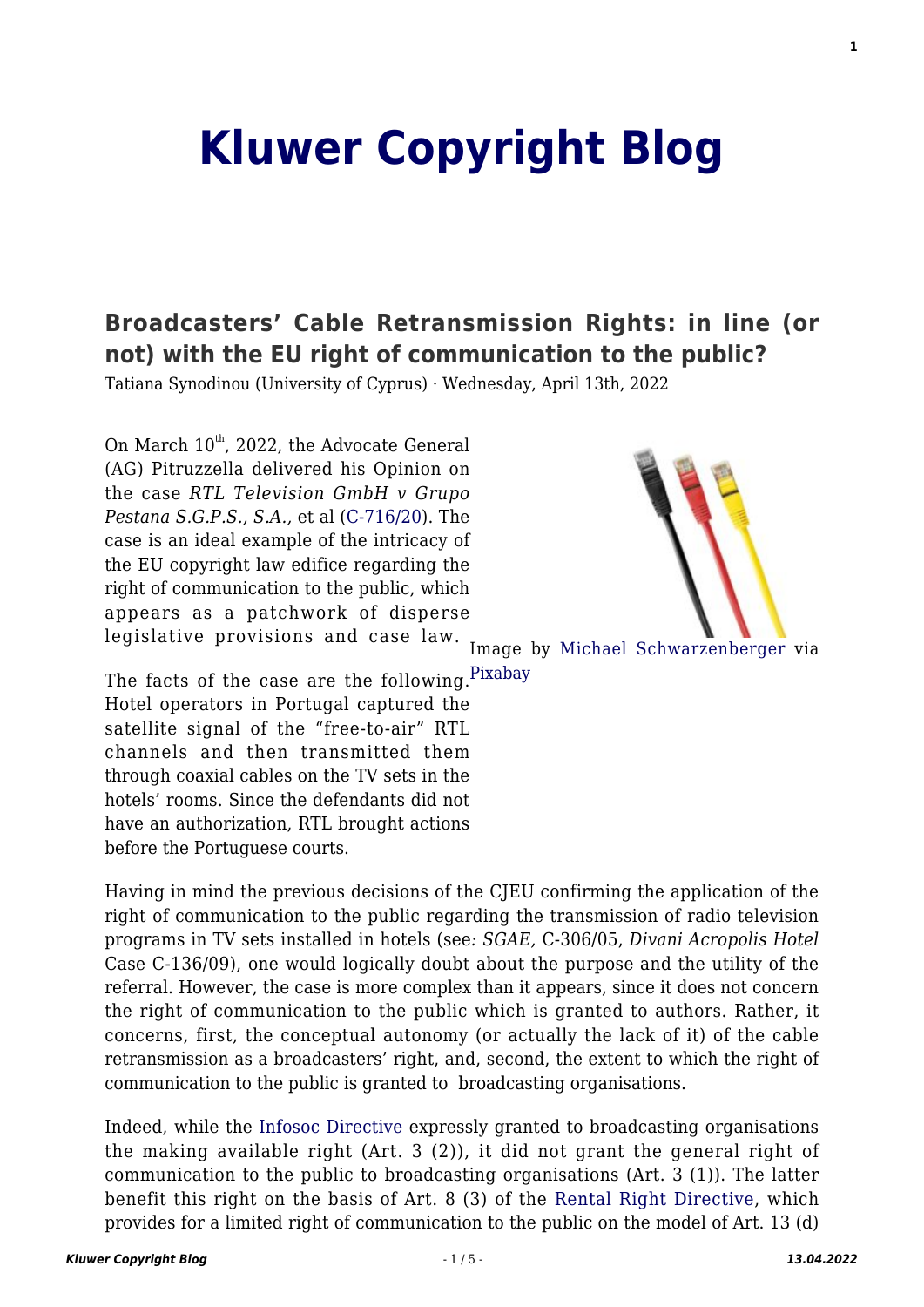of the Rome Convention, as following: "*Member States shall provide for broadcasting organizations the exclusive right to authorize or prohibit the rebroadcasting of their broadcasts by wireless means, as well as the communication to the public of their broadcasts if such communication is made in places accessible to the public against payment of an entrance fee*."

The legal status of cable retransmission is regulated by Art. 8 (1) of the [Sat/Cab](https://eur-lex.europa.eu/legal-content/EN/TXT/HTML/?uri=CELEX:31993L0083&from=EN) [Directive.](https://eur-lex.europa.eu/legal-content/EN/TXT/HTML/?uri=CELEX:31993L0083&from=EN) The latter does not directly provide for the mandatory establishment of an exclusive right of cable retransmission for the benefit of broadcasting organisations. However, Member States can provide for such a right in their legislations. In the present case, the claim of RTL is based on Article 187 of the Portuguese Copyright and Related Rights Act which introduced in favor of television channels the right to authorise or prohibit the retransmission when someone retransmits by cable their free-to-air programs.

Given the dispersity of legal sources regarding cable retransmission, one of the key issues of the case is whether the claims of RTL regarding the unauthorised transmission of its signals in hotel rooms through coaxial cable should be based on the general right of communication to the public or on the special regime of the Sat/Cab Directive.

#### **Cable retransmission or communication to the public, a misconception?**

For the AG, the acts of retransmission by cable made by hotel operators shall not fall within the conceptual framework of the Sat/Cab Directive, since the latter covers only retransmissions which are made by professional cable networks. Furthermore, a transmission through coaxal cable (the "normal" TV cable that links a TV to an antenna) should not be regarded as cable retransmission in the sense of EU copyright law.

This is based on a historical interpretation of the concept of cable retransmission which should be inextricably linked to the specific technology that the Sat/Cab Directive aimed to regulate (par. 58). The disconnection of the notions of "cable" and of "cable operator" from the specific technological framework and of the aims of the Sat/Cab Directive would abusively enlarge the concept of "cable retransmission" as the later was conceived by the EU legislator. Even if Member States remain free to establish cable retransmission rights both for copyright holders and holders of related rights, these rights should be construed through the harmonised conceptual framework of this Directive. This narrow interpretation of the concepts of the Directive might a priori appear incompatible with the continuous evolution of technology. However, it is consistent with the vertical character of the initial phase of EU copyright harmonisation which fragmentarily regulated specific sectors, concepts and rights.

Since hotel operators are not professional cable operators in the sense of the Sat/Cab Directive, the only applicable right is the general right of communication to the public. However, EU copyright law grants to broadcasting organisations this right only in a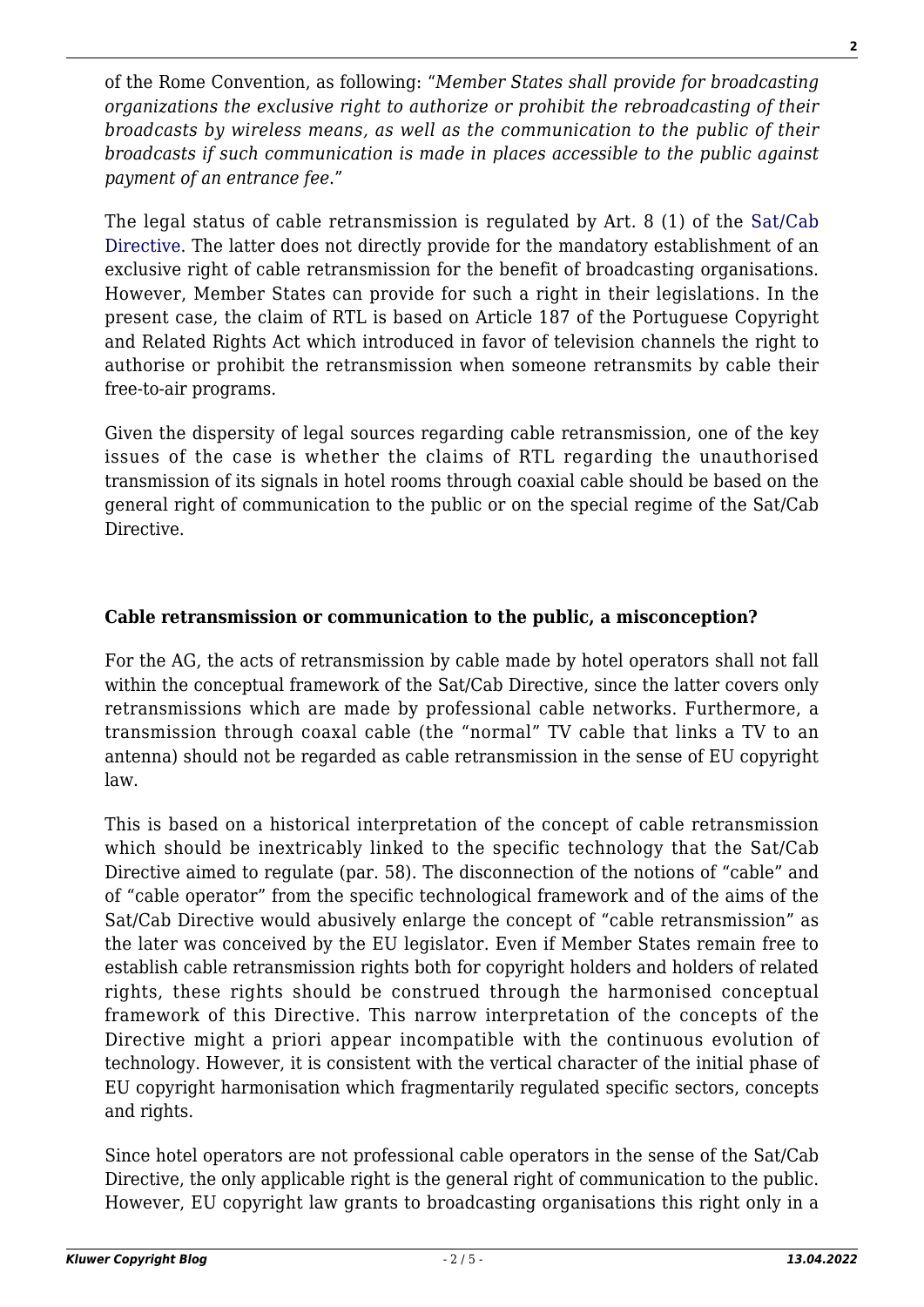restricted form, under the scope of Art. 8 (3) of the Rental Right Directive. By applying the CJEU's finding in the *Verwertungsgesellschaft ([C‑641/15\)](https://curia.europa.eu/juris/document/document.jsf?text=&docid=187919&pageIndex=0&doclang=en&mode=lst&dir=&occ=first&part=1&cid=1823391)* the AG proposes that no remuneration is due by the hotel operators to RTL since Art. 8 (3) presupposes a payment specifically requested in return for a communication to the public of a TV broadcast. Although the distribution of a signal by means of TV and radio sets installed in hotel rooms constitutes an additional service which has an influence on the hotel's standing and on the price of rooms, it cannot be considered that this additional service is offered in a place accessible to the public against payment of an entrance fee within the meaning of Article 8(3) (*Verwertungsgesellschaft,* paras. 25, 26)

Indeed, the narrow delimitation of the broadcasting organisations' right of communication to the public in Art. 8 (3) cannot enable any alternative meaning. However, it is noteworthy that the AG goes one step further and puts in question the whole interpretative line of the CJEU regarding the application of the right of communication to the public in hotel rooms, cafes and similar places. For the AG, a hotel does not derive any specific economic advantage from the re-broadcasting of TV programs in the rooms for use by the hotel guests, since for the determination of the room price, based on common experience does not take into account this fact (par. 82). Additionally, the AG links the justification for remuneration on the grounds of communication to the public to the model of commercial exploitation chosen by the broadcasters, either pay-TV or free to air communication which is financed by advertising (paras. 86, 87). This is at odds with the interpretative line of the CJEU since *SGAE* ([C-306/05](https://curia.europa.eu/juris/document/document.jsf?text=&docid=66355&pageIndex=0&doclang=en&mode=lst&dir=&occ=first&part=1&cid=1187454)), which expressly recognised that hotel operators have an economic profit from the communication of TV programs to their clients (SGAE, par. 44. See also: FAPL, Joined Cases C‑403/08 and C‑429/08, paras. 204, 206). Although the AG's general reasoning and conclusions seem very sound, this argument maybe not be followed by the Court.

#### **Rights of authors and related rights: united or separated?**

Finally, for the AG the non-remuneration of the broadcasters for the retransmission by coaxial cable of TV programs in hotel rooms is not expected to have any negative impact on the rights of the authors (paras. 84, 85). This is because, the latter are regulated independently by EU law from the rights granted to broadcasters.

This ontological distinction might have further repercussions. First, this might lead to an even deeper fragmentation and complexity of the EU copyright law, which already appears as an amalgam of special principles, rules and statuses. At the same time, it is also clear that related rights should not automatically and indistinctively benefit from copyright principles whose justification is the protection of the authors.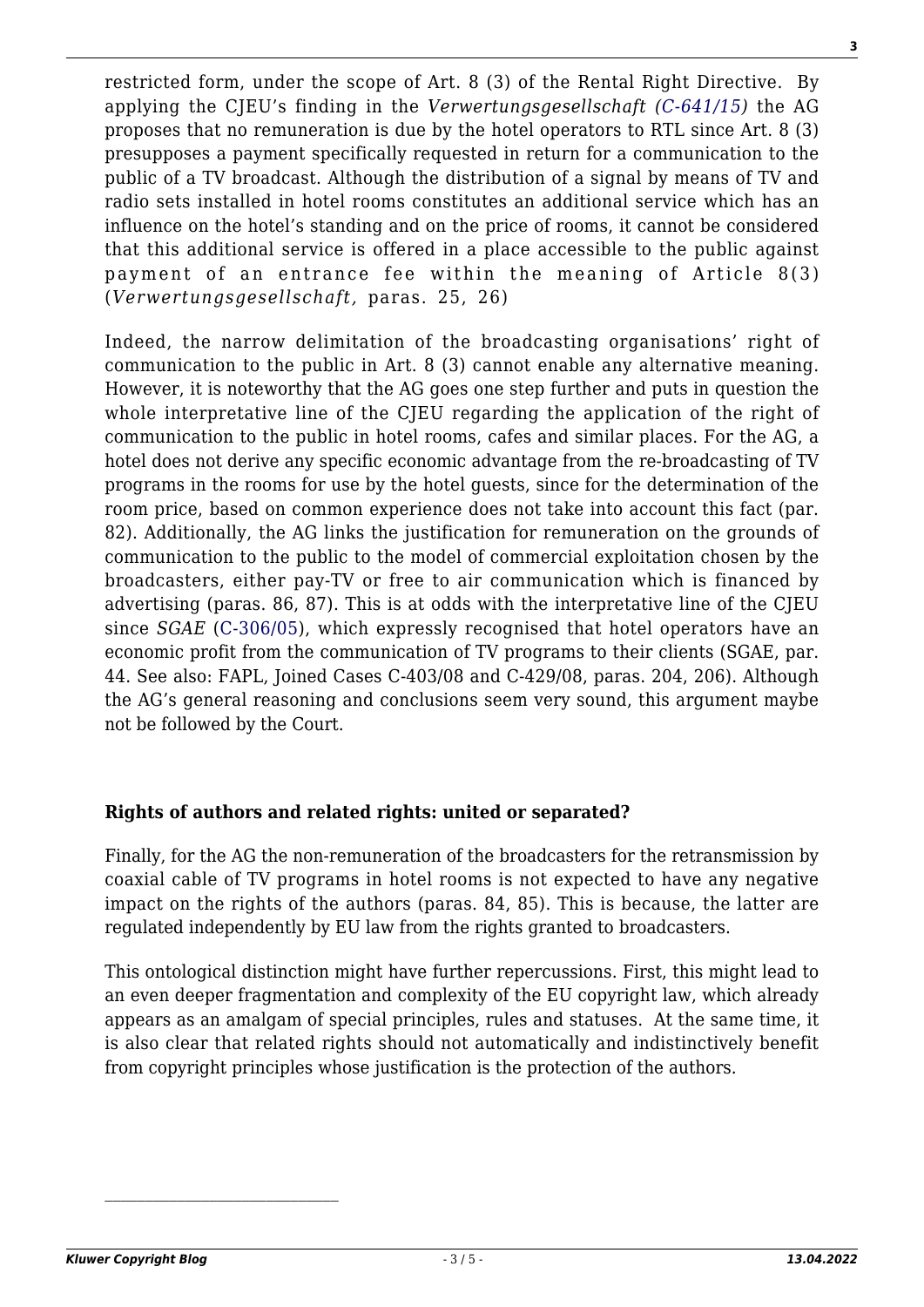*To make sure you do not miss out on regular updates from the Kluwer Copyright Blog, please subscribe [here.](http://copyrightblog.kluweriplaw.com/newsletter)*

### **Kluwer IP Law**

The **2021 Future Ready Lawyer survey** showed that 81% of the law firms expect to view technology as an important investment in their future ability to thrive. With Kluwer IP Law you can navigate the increasingly global practice of IP law with specialized, local and cross-border information and tools from every preferred location. Are you, as an IP professional, ready for the future?

#### [Learn how](https://www.wolterskluwer.com/en/solutions/kluweriplaw?utm_source=copyrightnblog&utm_medium=articleCTA&utm_campaign=article-banner) **[Kluwer IP Law](https://www.wolterskluwer.com/en/solutions/kluweriplaw?utm_source=copyrightnblog&utm_medium=articleCTA&utm_campaign=article-banner)** [can support you.](https://www.wolterskluwer.com/en/solutions/kluweriplaw?utm_source=copyrightnblog&utm_medium=articleCTA&utm_campaign=article-banner)



This entry was posted on Wednesday, April 13th, 2022 at 8:09 am and is filed under [inter](http://copyrightblog.kluweriplaw.com/category/cjeu/) [alia, for ensuring that EU law is interpreted and applied in a consistent way in all EU](http://copyrightblog.kluweriplaw.com/category/cjeu/) [countries. If a national court is in doubt about the interpretation or validity of an EU law,](http://copyrightblog.kluweriplaw.com/category/cjeu/) [it can ask the Court for clarification. The same mechanism can be used to determine](http://copyrightblog.kluweriplaw.com/category/cjeu/) [whether a national law or practice is compatible with EU law. The CJEU also resolves](http://copyrightblog.kluweriplaw.com/category/cjeu/) [legal disputes between national governments and EU institutions, and can take action](http://copyrightblog.kluweriplaw.com/category/cjeu/) [against EU institutions on behalf of individuals, companies or organisations.">CJEU,](http://copyrightblog.kluweriplaw.com/category/cjeu/) [Communication \(right of\),](http://copyrightblog.kluweriplaw.com/category/communication-right-of/) [European Union](http://copyrightblog.kluweriplaw.com/category/jurisdiction-2/european-union/), [Making available \(right of\)](http://copyrightblog.kluweriplaw.com/category/making-available-right-of/)

You can follow any responses to this entry through the [Comments \(RSS\)](http://copyrightblog.kluweriplaw.com/comments/feed/) feed. You can leave a response, or [trackback](http://copyrightblog.kluweriplaw.com/2022/04/13/broadcasters-cable-retransmission-rights-in-line-or-not-with-the-eu-right-of-communication-to-the-public/trackback/) from your own site.